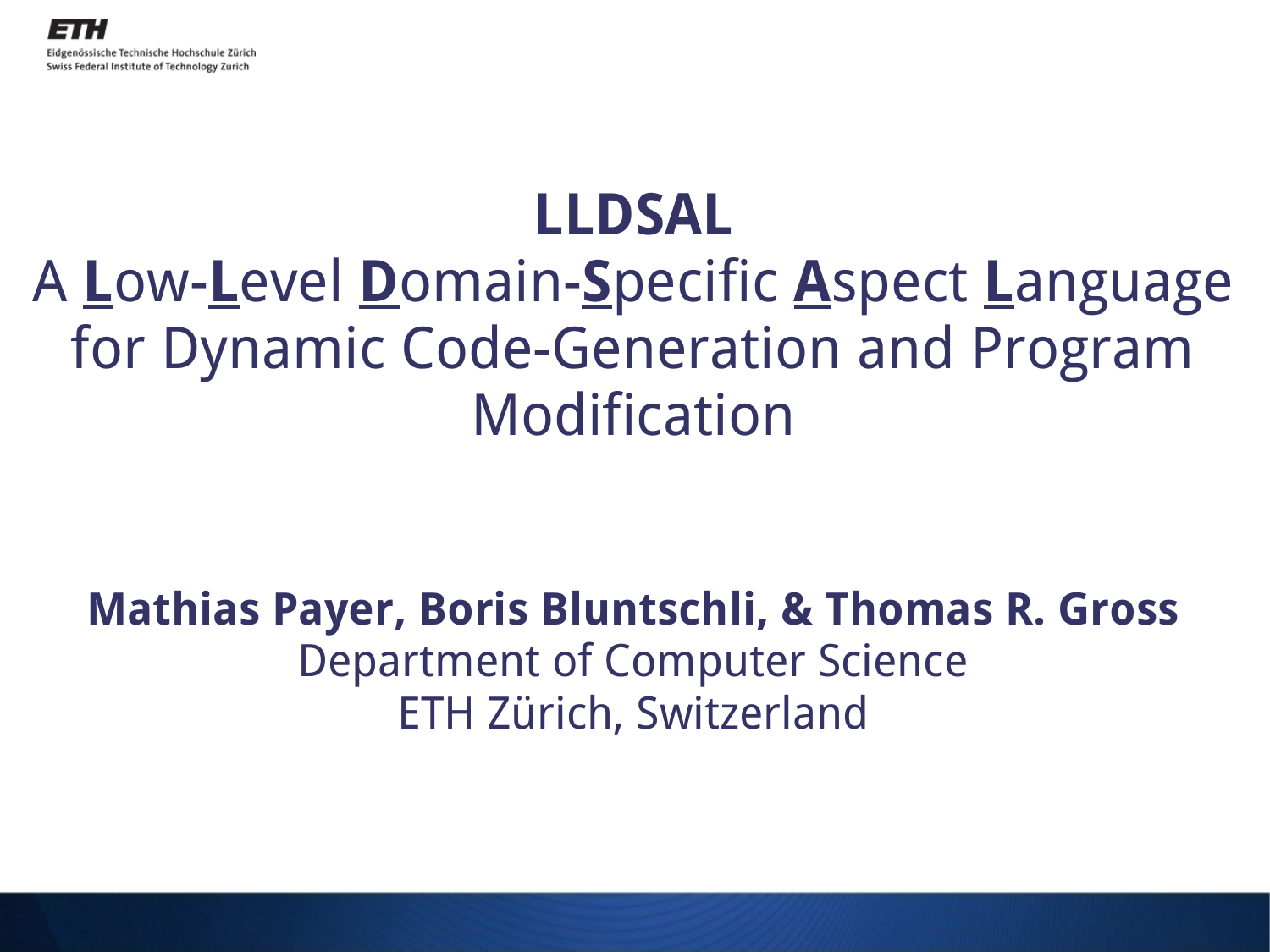# **Motivation: program instrumentation**

LLDSAL enables runtime code generation in a Dynamic Binary Translator (DBT)



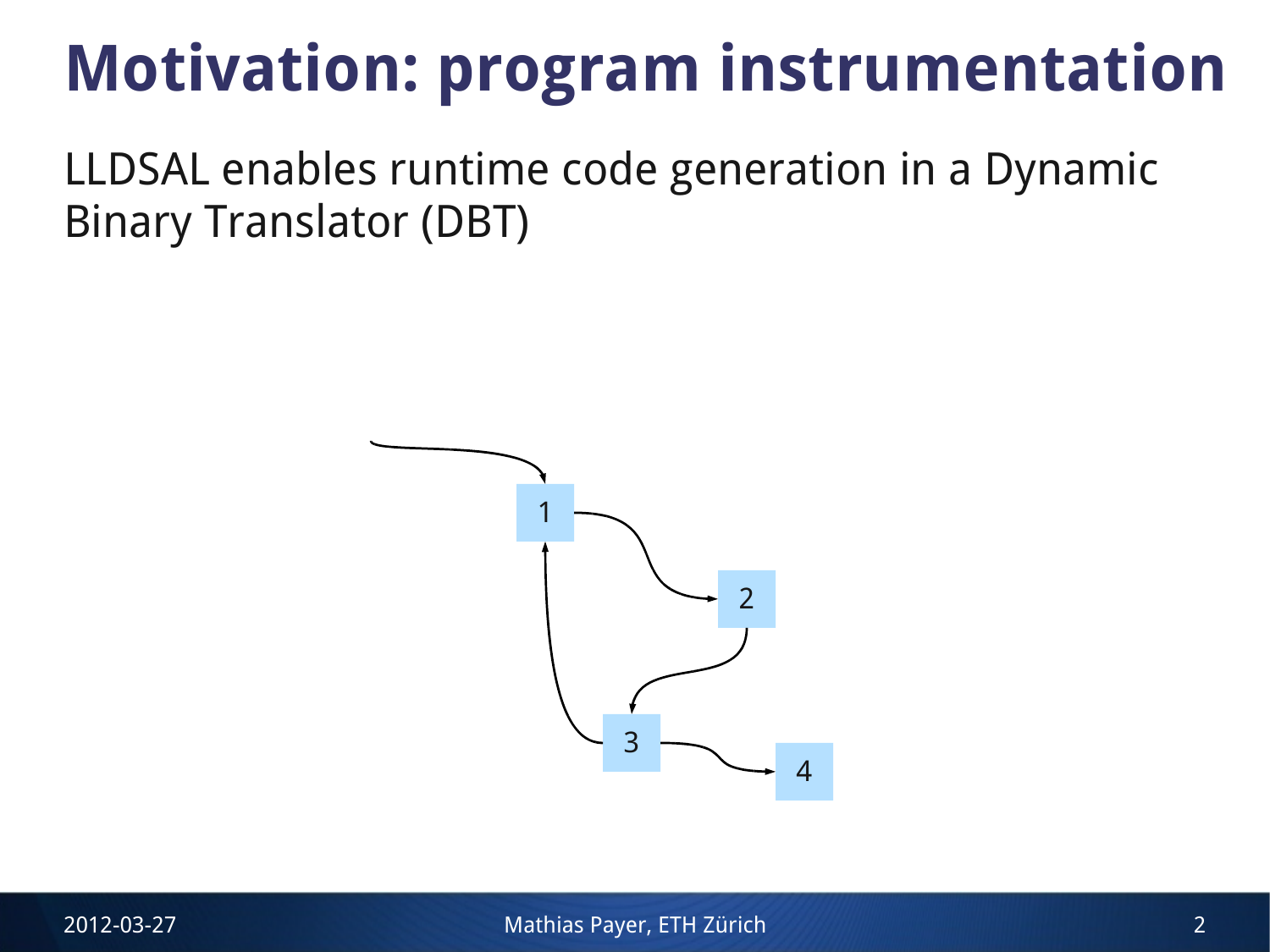# **Motivation: program instrumentation**

LLDSAL enables runtime code generation in a Dynamic Binary Translator (DBT)

- **External aspects** extend program functionality
- **Internal aspects** to implement the instrumentation framework

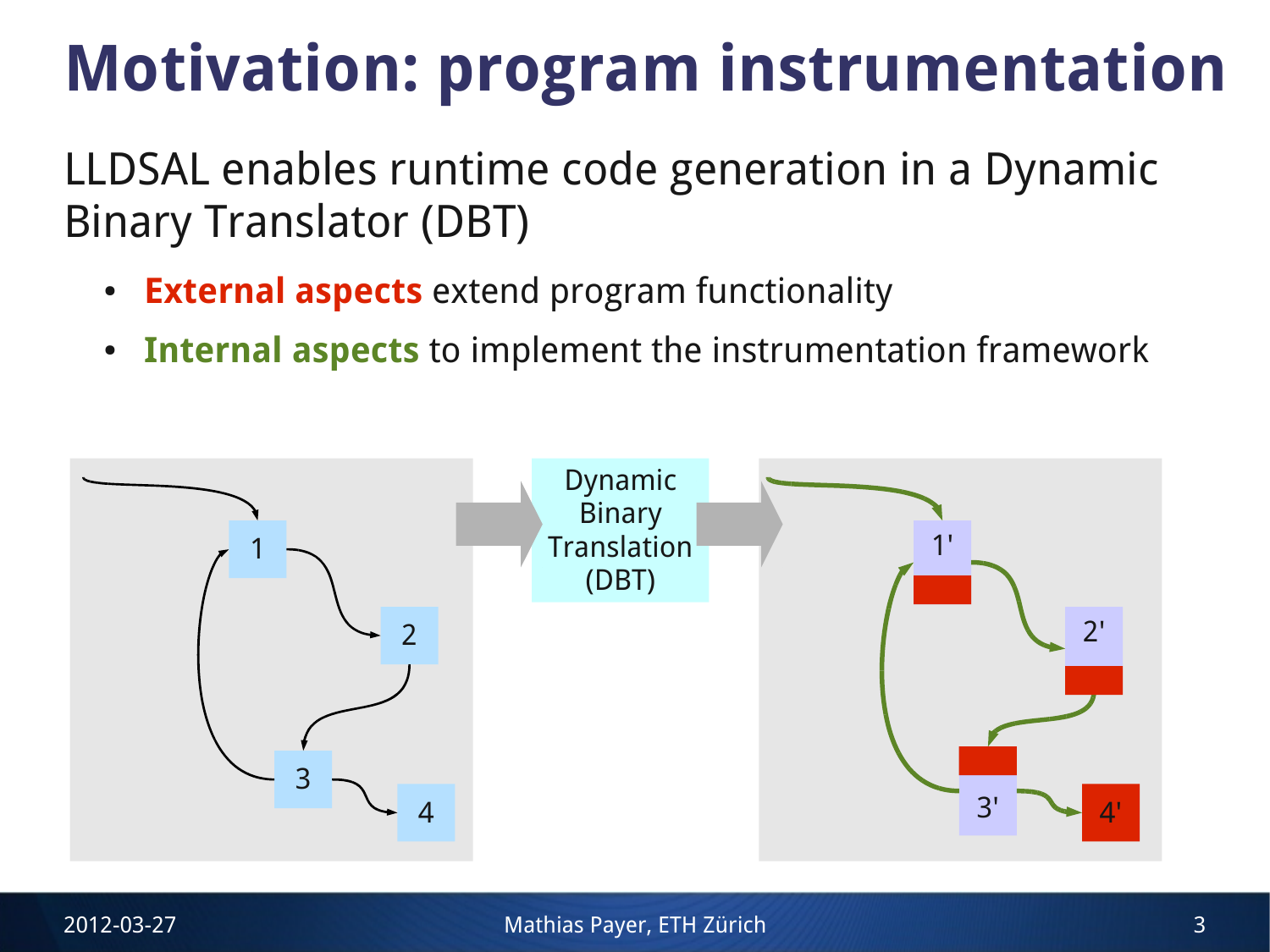# **Problem: code generation in DBT**

DBT needs aspects that bridge between (translated) application and DBT world

- No calling conventions, must store everything
- Dynamic environment, no static addresses or locations
- Code must be fast (JIT-able)

```
char \star code = \ldots;
BEGIN_ASM(code)
   addl $5, %eax
   movl %eax, %edx
   incl {&my_var}
END_ASM
```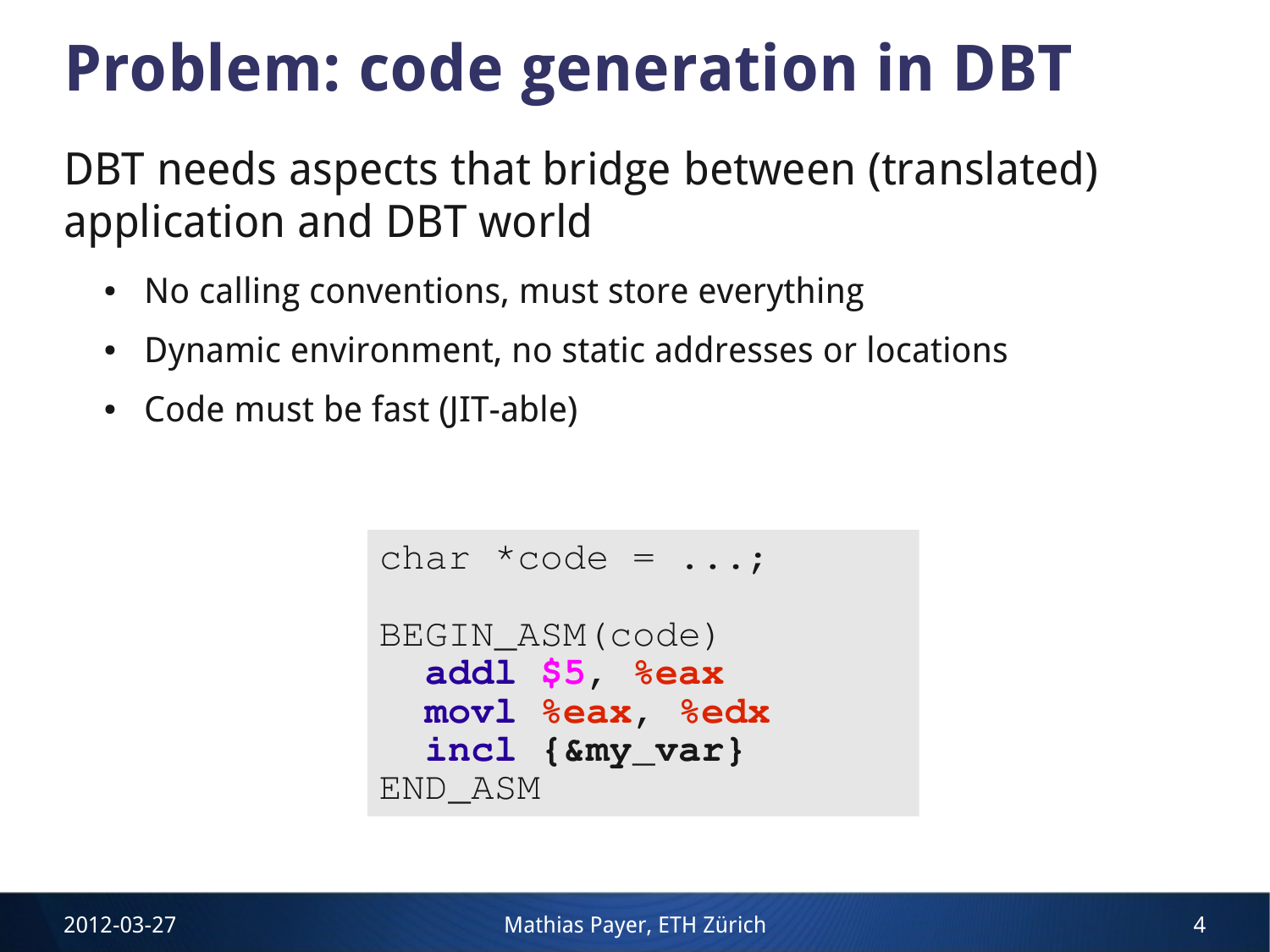## **Solution: LLDSAL**

Low-level Domain Specific Aspect/Assembly Language

- Aspects have access to high-level language constructs
- Aspects adhere to low-level conventions

DBT and LLDSAL enable AOP without any hooks

• JIT binary rewriting adds aspects on the fly

LLDSAL status: implemented and in use

- LLDSAL used for **internal aspects** of a BT (fastBT)
- LLDSAL guarantees **security properties** (libdetox security framework)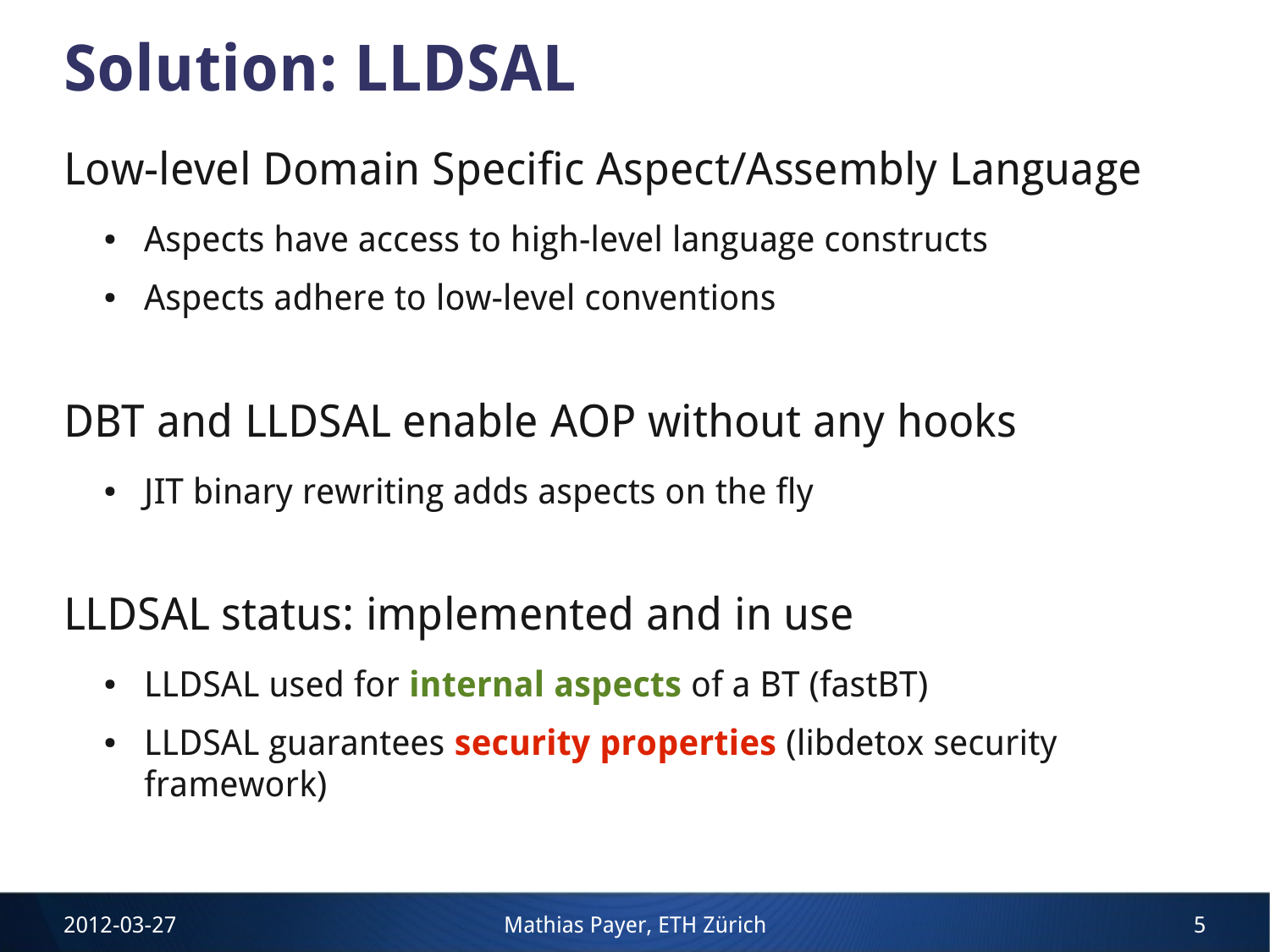# **Outline**

#### Motivation

- Background: Binary Translation (BT)
- Language design
- Implementation
- Related work
- Conclusion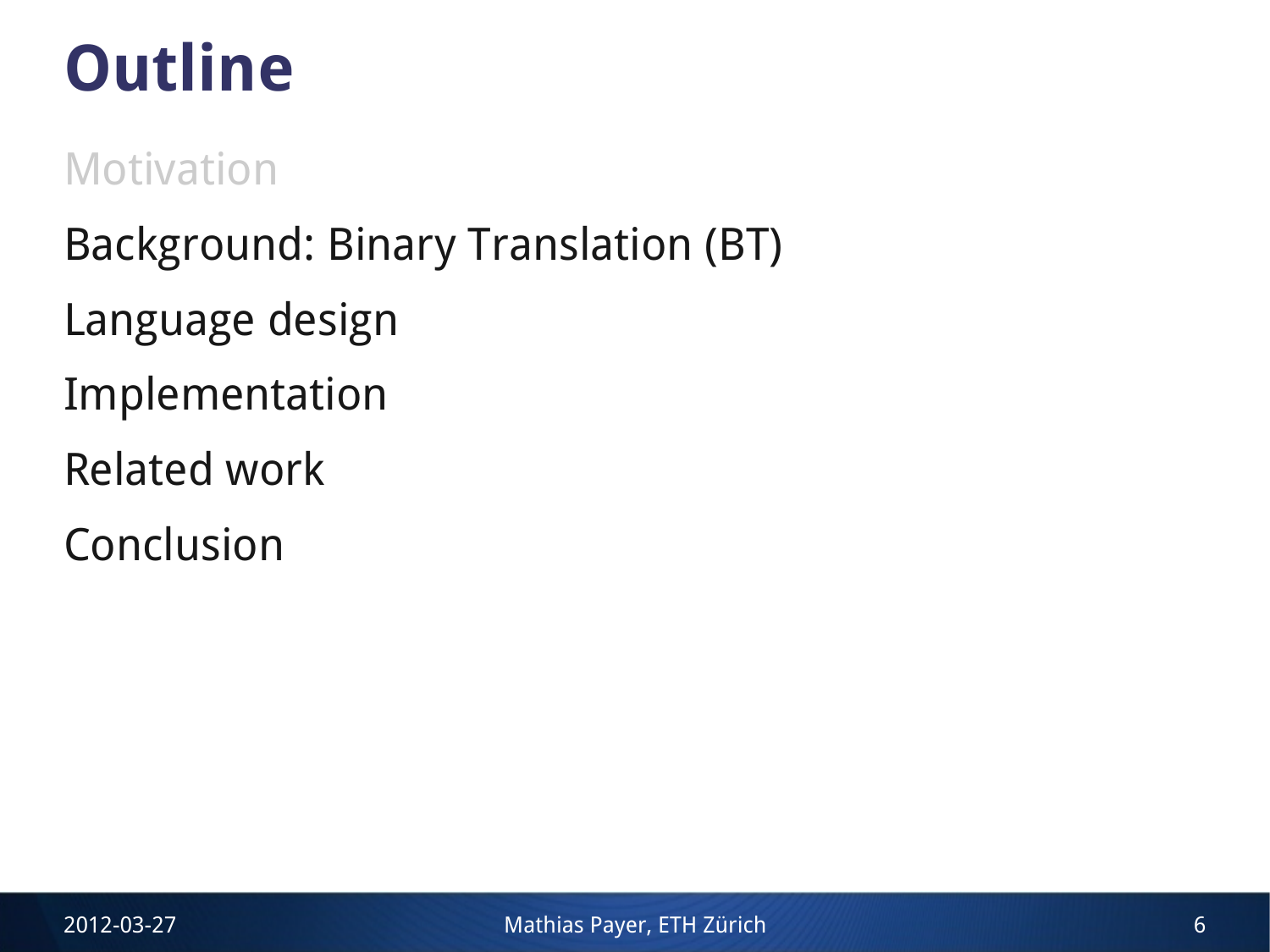# **Binary Translation in a nutshell**

**Translator** 

- Translates individual basic blocks
- Checks branch targets and origins
- Weaves **aspects** into translated code

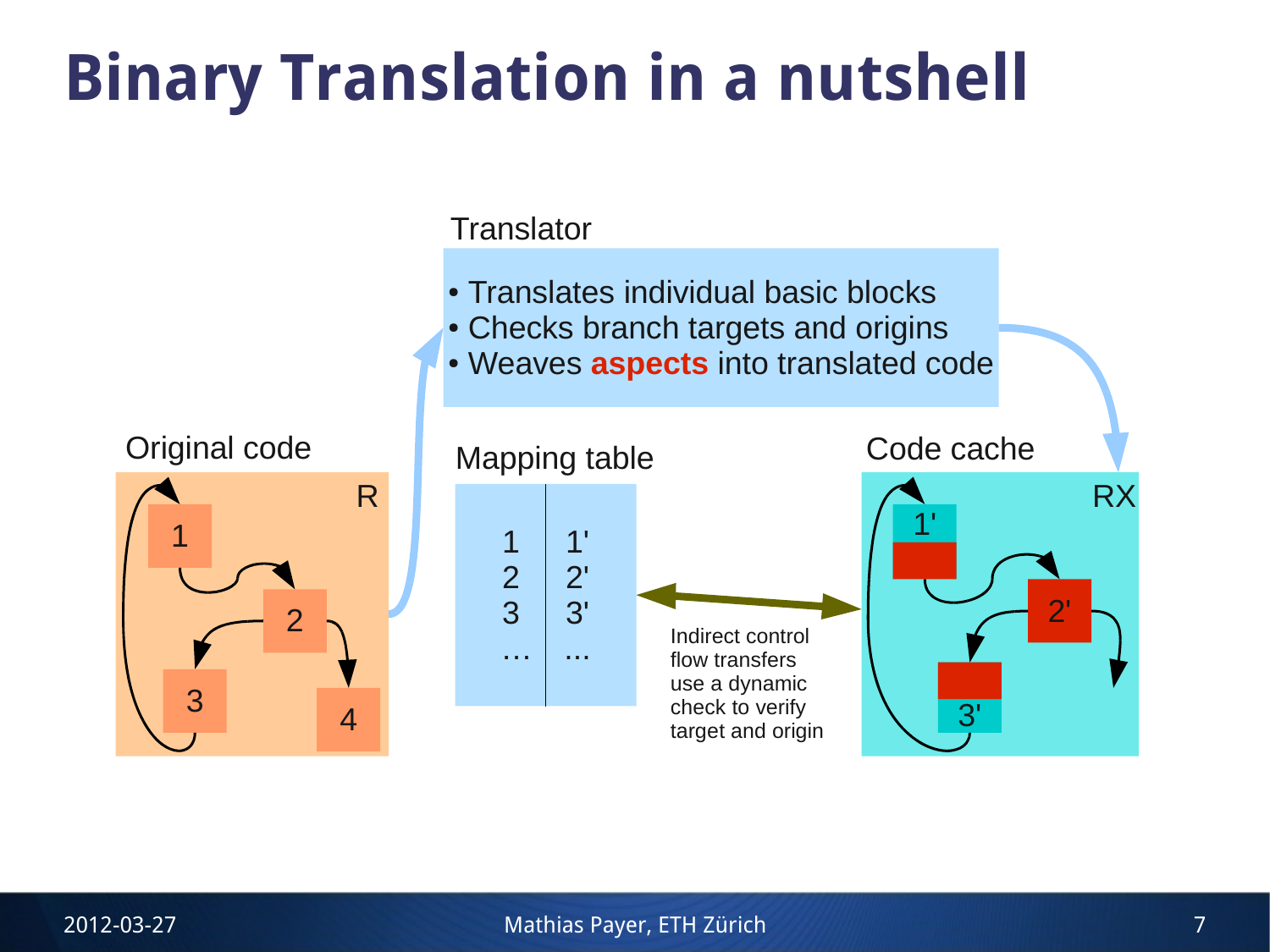# **Outline**

Motivation

#### Binary Translation (BT)

#### Language design

- Dynamic assembly language
- Data (variable) access
- Example: Dynamic code generation
- Implementation

Related work

Conclusion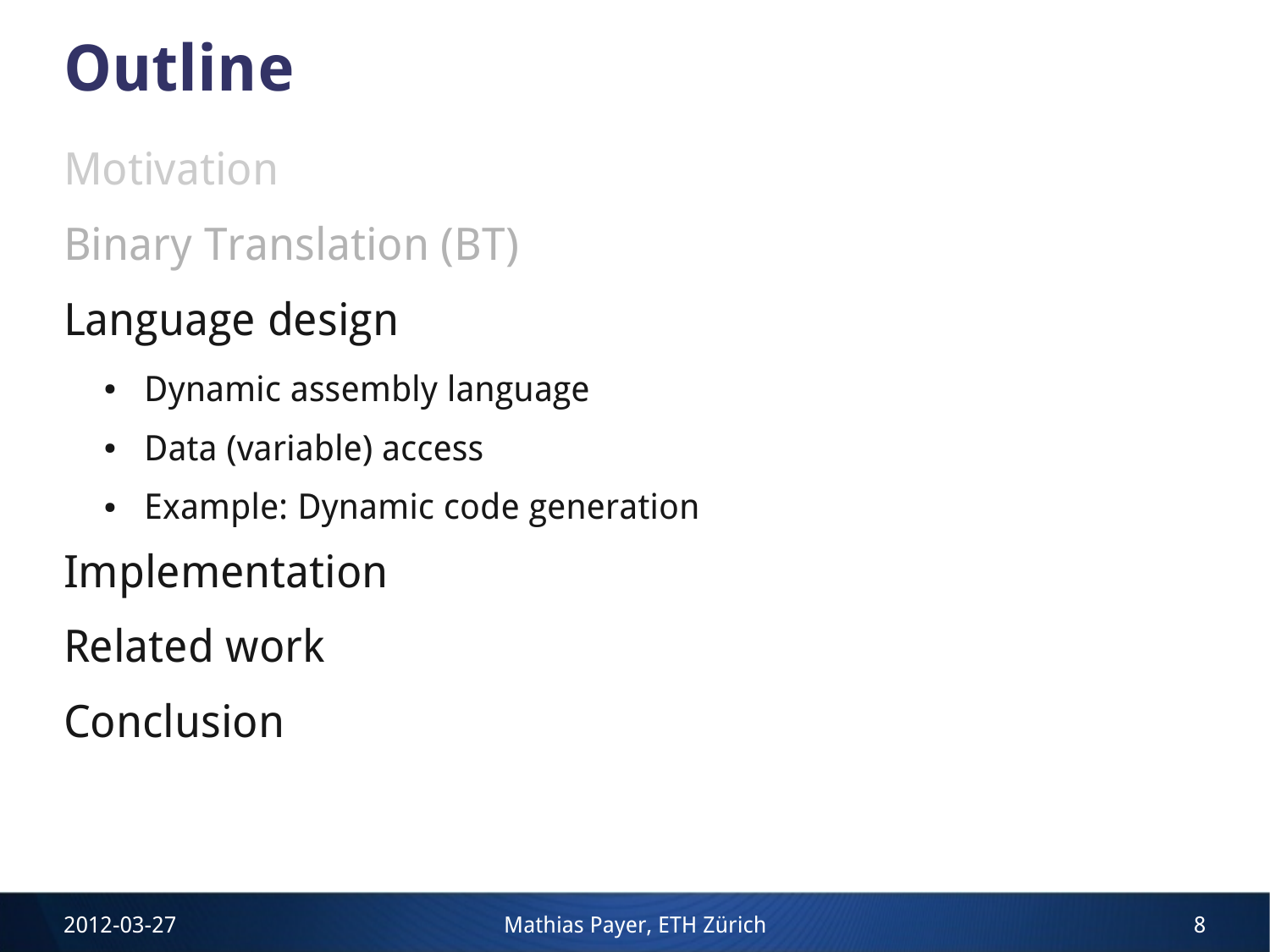# **Language design**

Usability: low-level / high-level trade-off

• Mix assembly code plus access to high-level language constructs

#### Integration into host language

**DSL integrates naturally into the host language** 

#### No runtime dependencies

• Source-to-source translation (LLDSAL to C code)

#### LLDSAL defines a dynamic assembly language

• Enables dynamic low-level code generation at runtime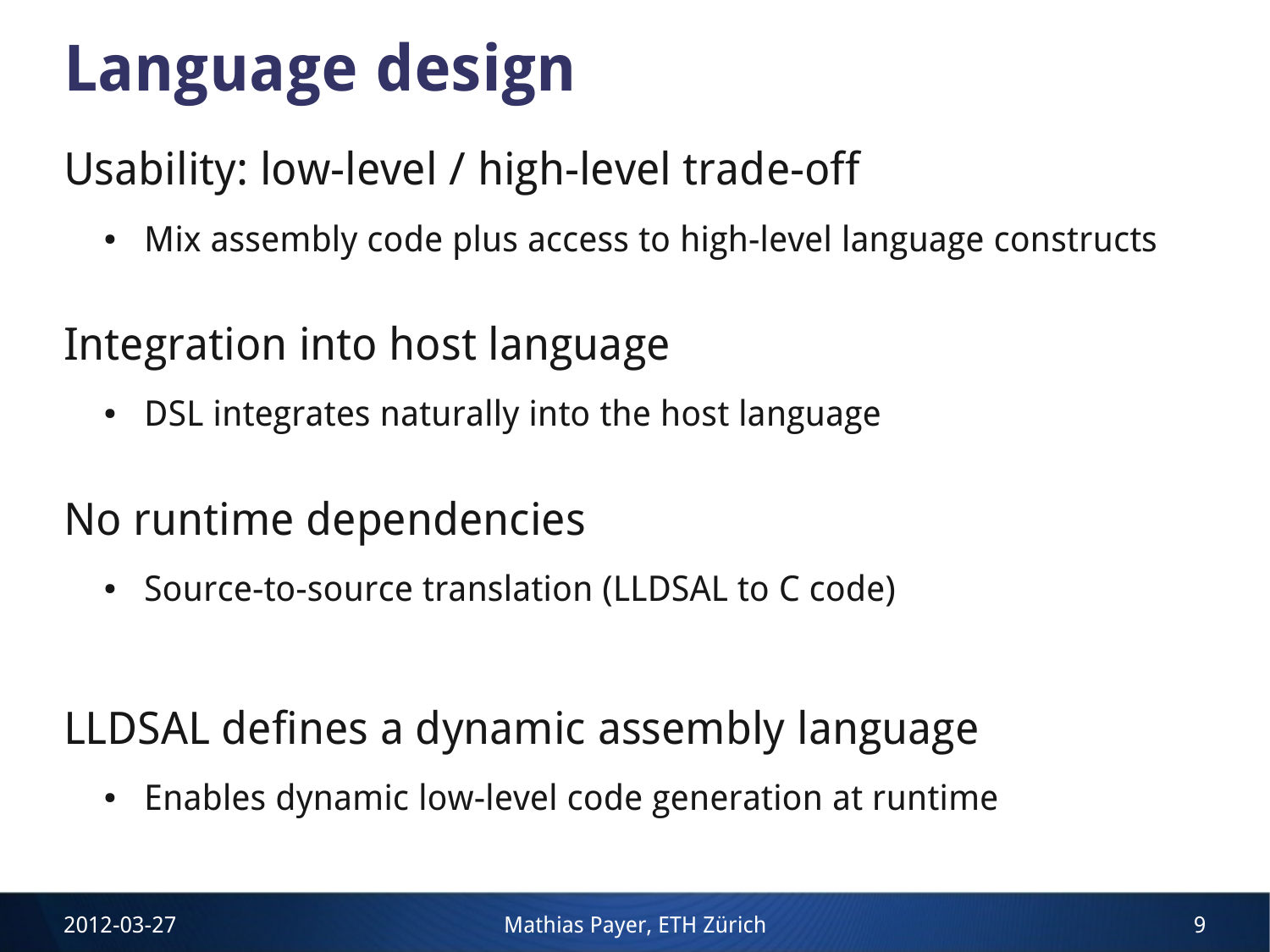# **Dynamic assembly language**

LLDSAL combines assembly code with access to highlevel data structures

- Expressiveness and syntax comparable to inline assembler
- JIT code generation at runtime, optimization for data-accesses
- Parameters encoded (inlined) into instructions

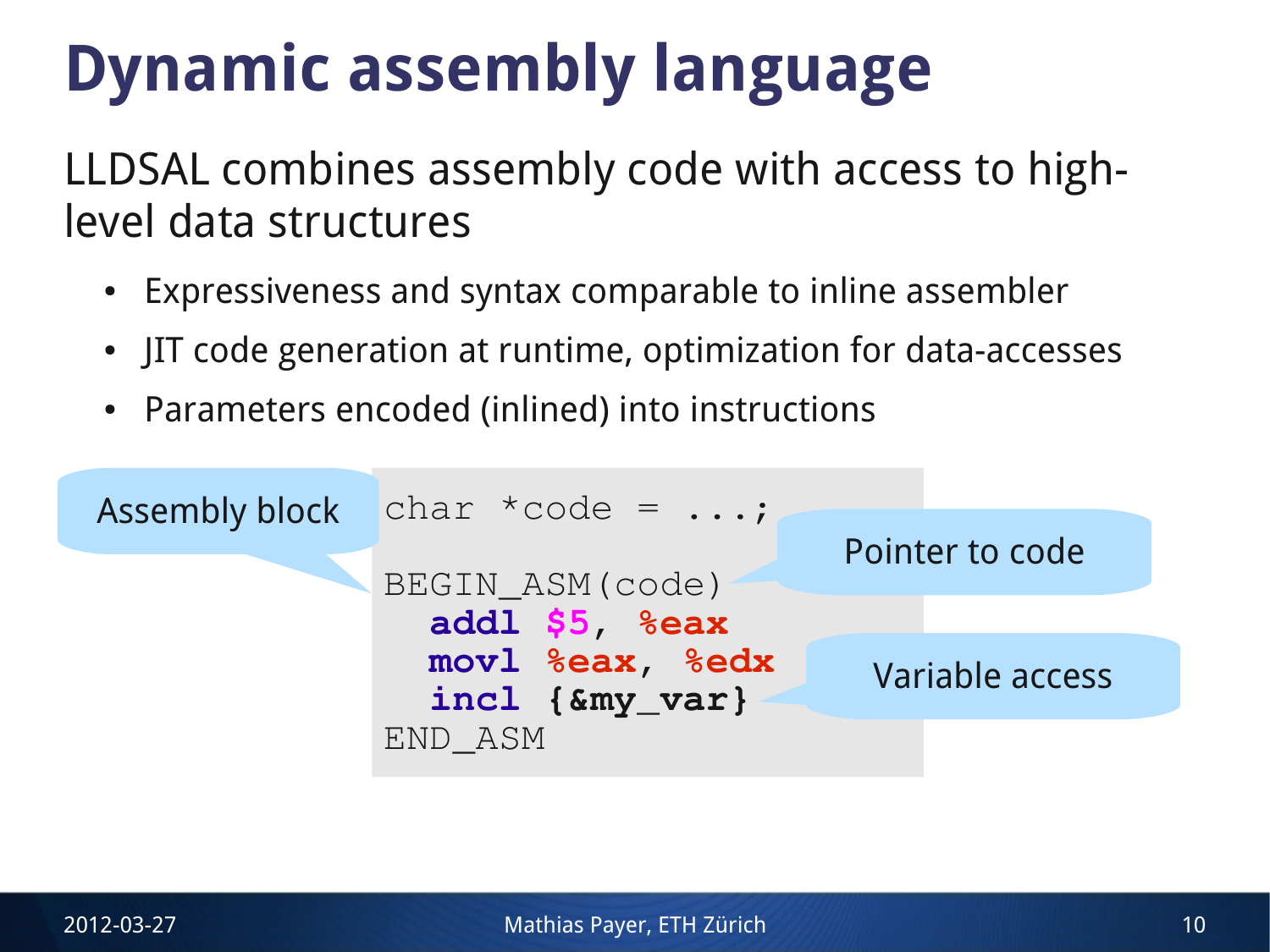## **Comparison LLDSAL vs. inline asm**

#### Code generation

- Inline asm **executes** code inline
- LLDSAL **generates** code inline

#### Access to dynamic or thread local data

- Inline asm uses *indirect memory references* (pointer chasing)
- LLDSAL embeds **direct pointers** in generated code

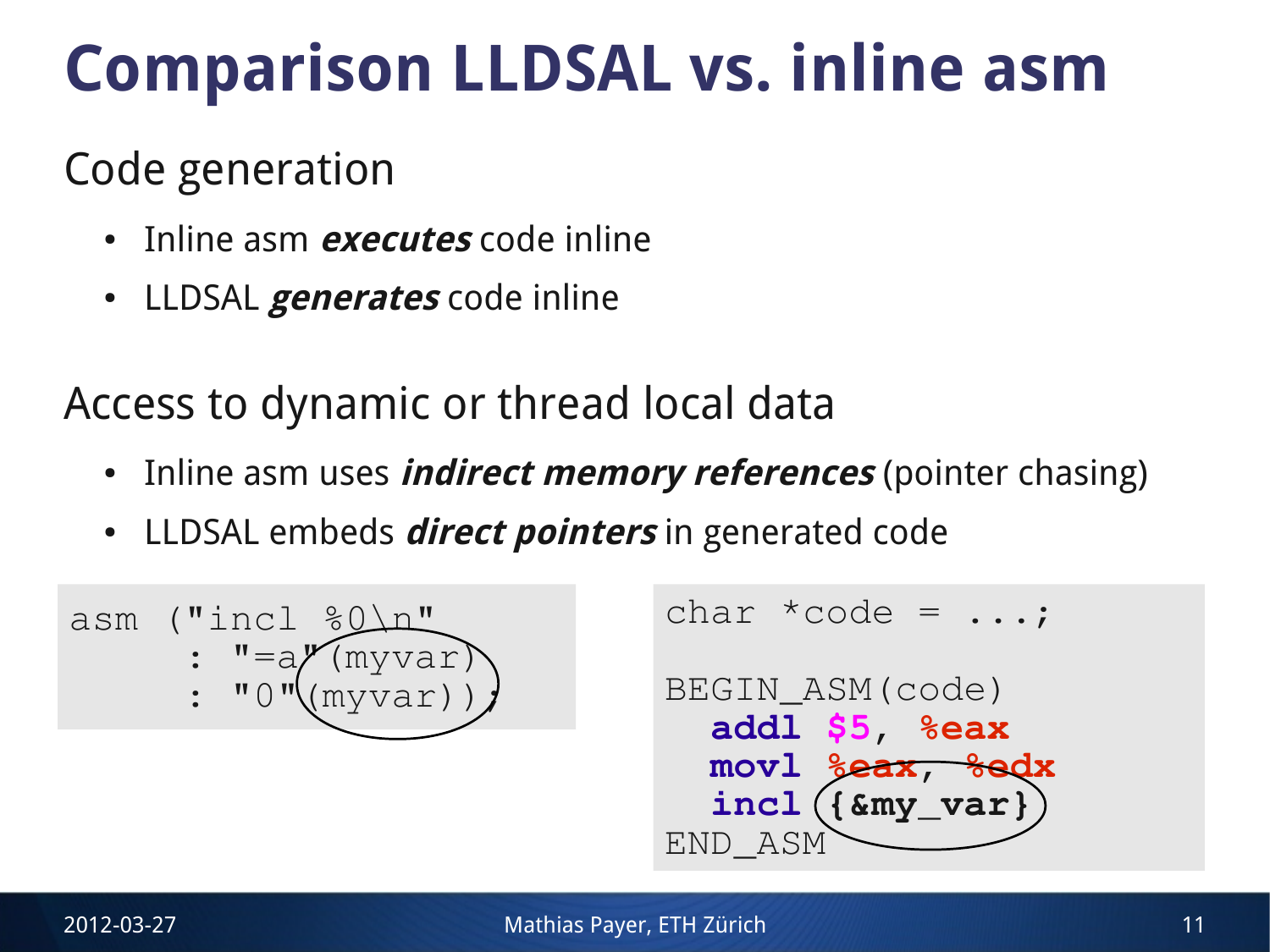### **Data (variable) access**

JIT-compiled code enables new data access patterns

● LLDSAL enables variable access in host space using **{variable}**

Variable addresses directly encoded in emitted code

- No parameters are passed
- No indirection or pointer chasing

```
// inside indirect_call action
BEGIN_ASM(code)
   incl {&tld->stat->nr_ind_calls}
END_ASM
```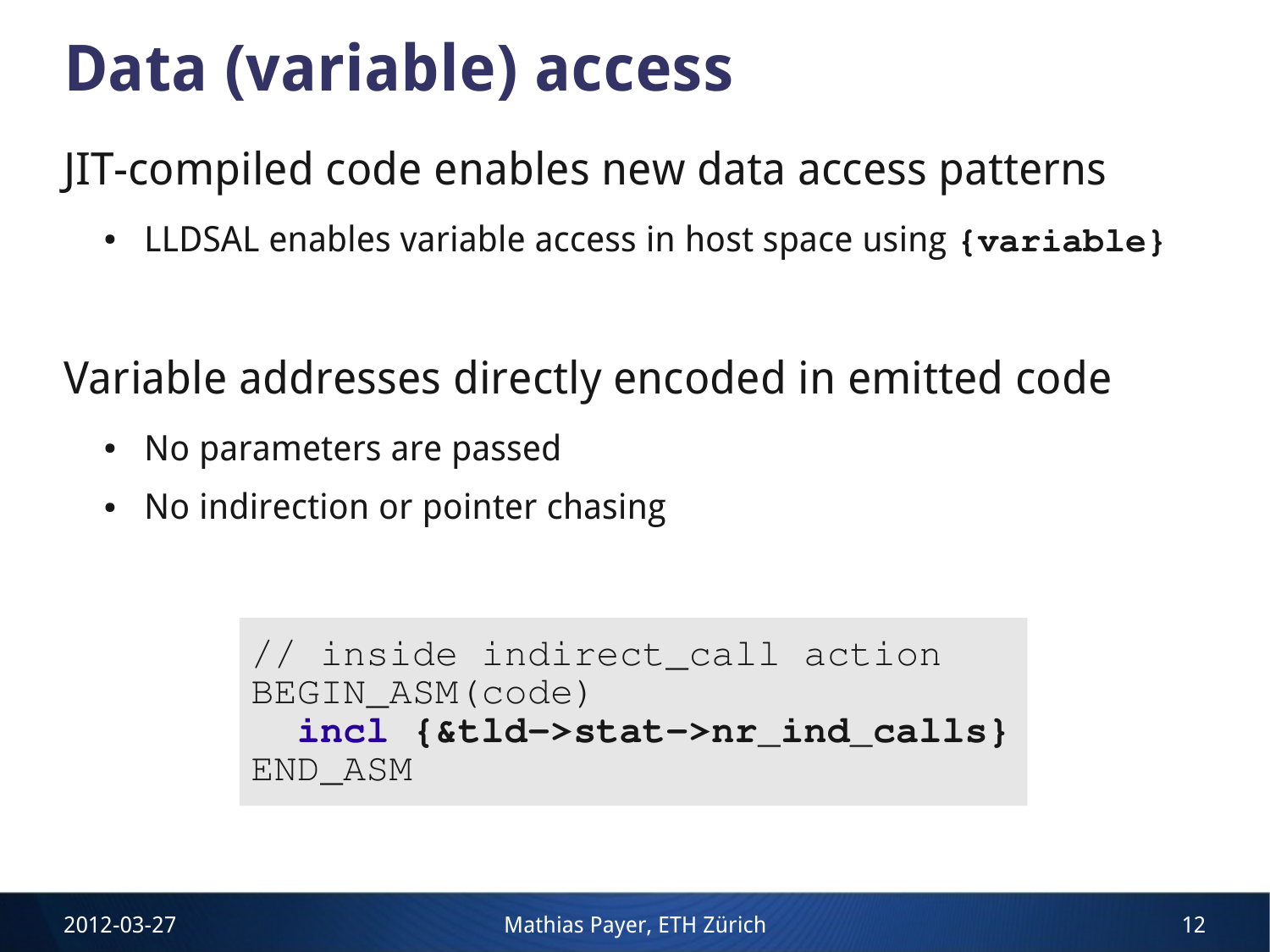## **Dynamic code generation**

```
typedef void (*void_func)();
long my_func(long a) { return a * a; }
```

```
long result = 5;
char *target = ...;
void_func f = (void_func)target; {
   BEGIN_ASM(target)
     pushl ${result} 
     call_abs {my_func}
     movl %eax, {&result}
     addl $4, %esp
     ret
   END_ASM
}
f(); // result == 25
                           pushes $5 to the stack
                                   my_func(5)
                                  result = my_function(5)Clean-up and return
      Execute dynamic code
```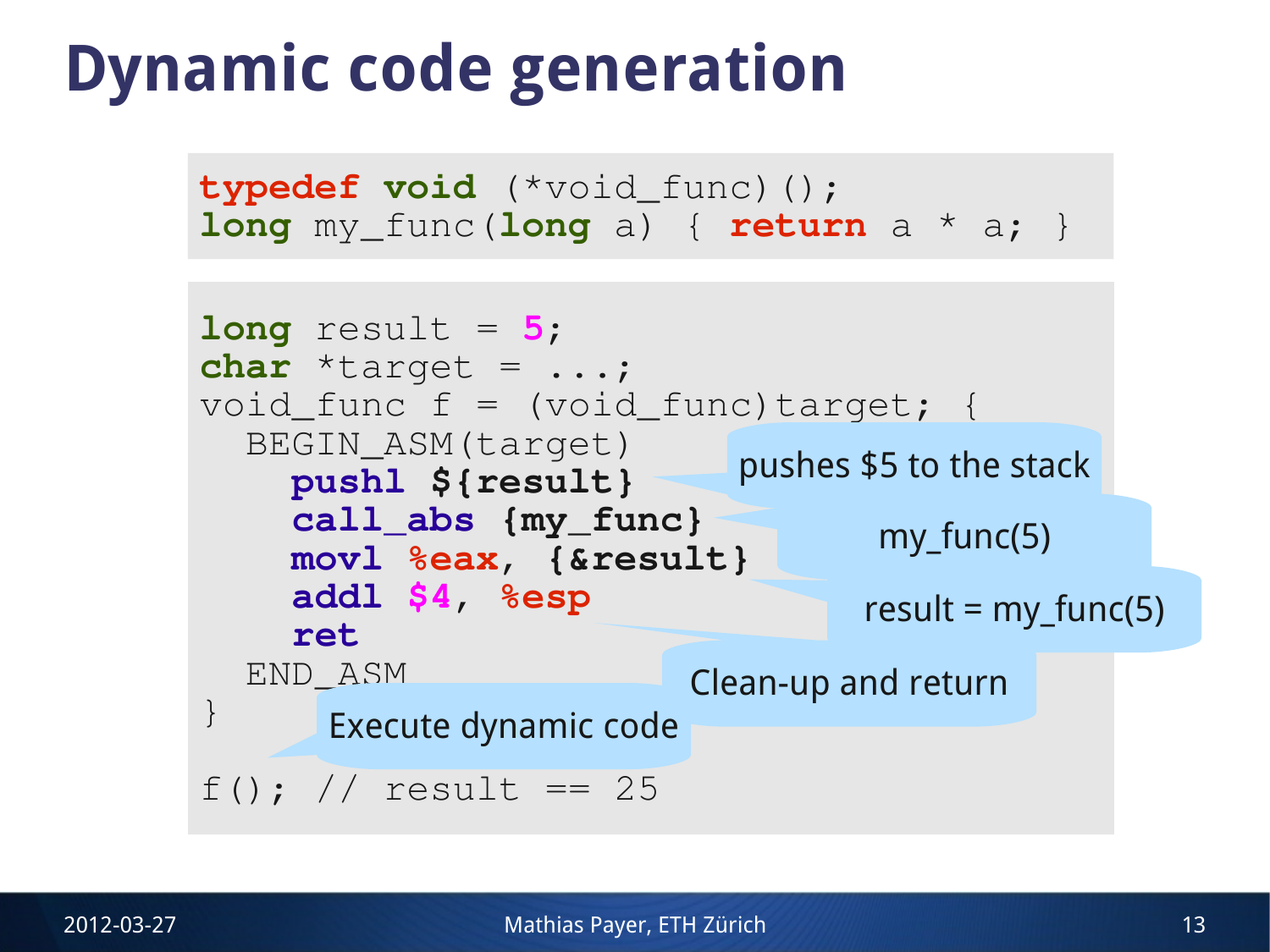# **Outline**

Motivation Binary Translation (BT) Language design Implementation Related work Conclusion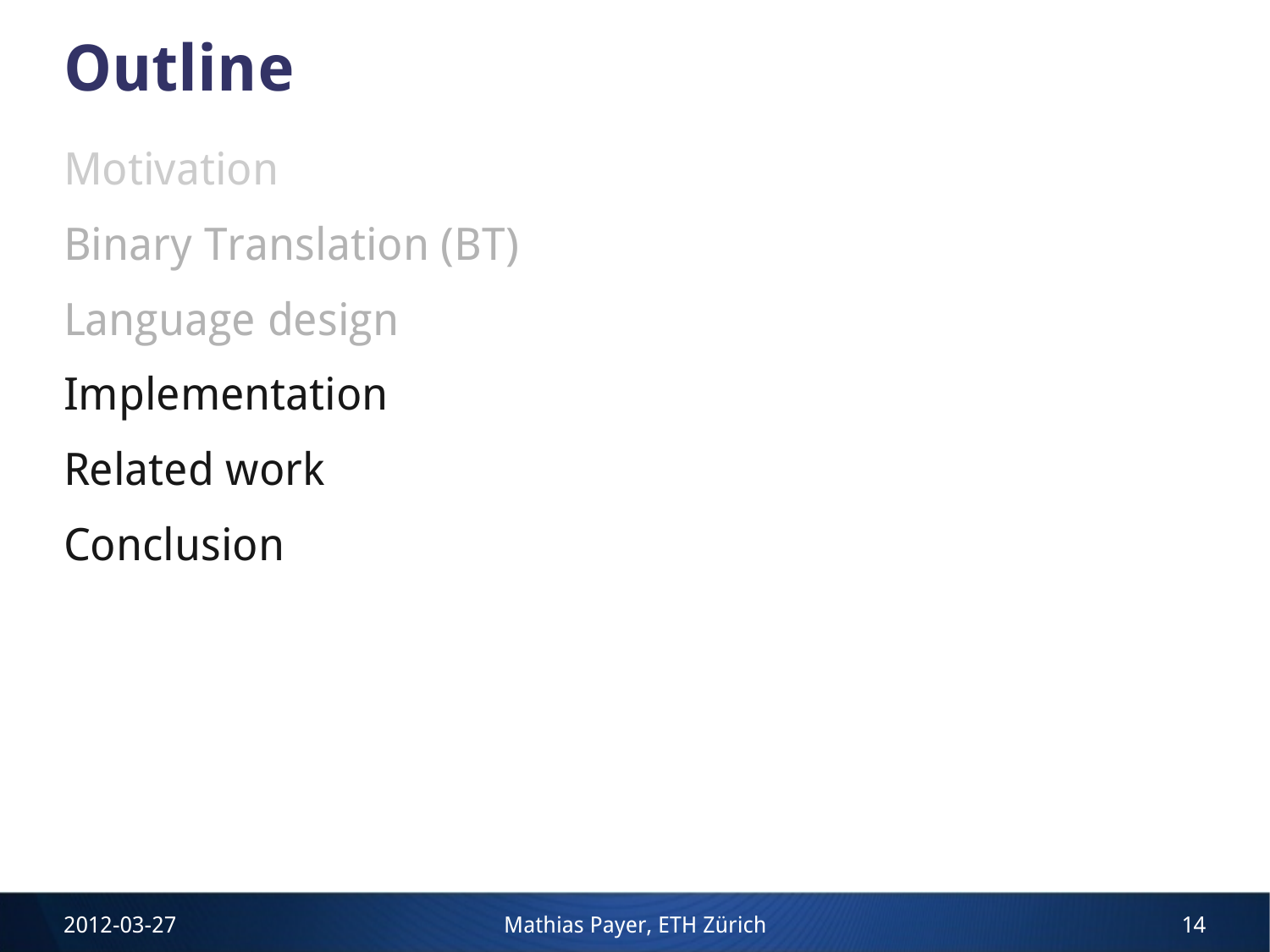## **LLDSAL implementation**

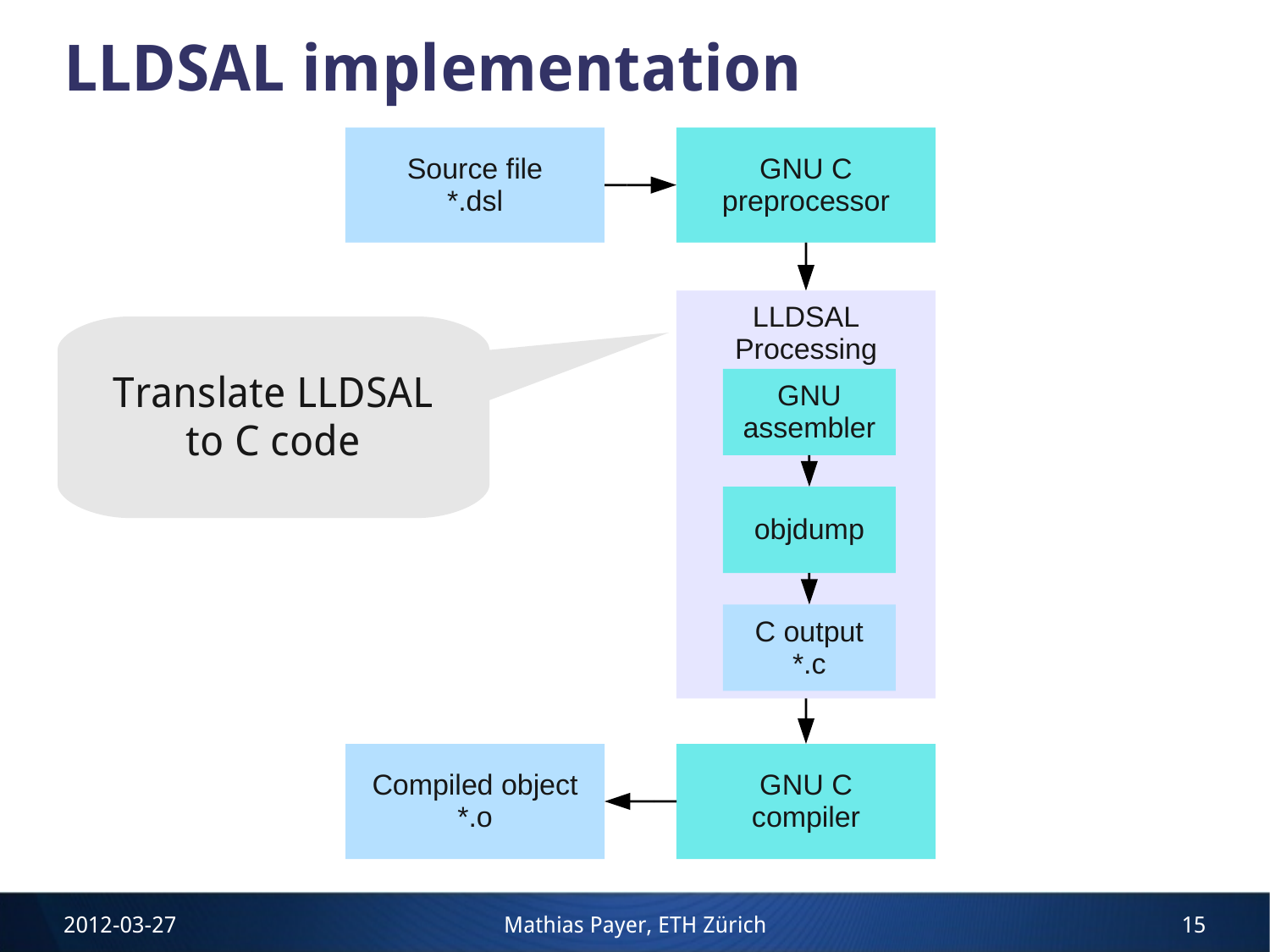### **LLDSAL alternatives**

#### Macro-based approach

```
#define PUSHL_IMM32(dst, imm) \\
  *dst++=0x68; *((int_32_t*)dst)=imm; dst+=4
...
PUSHL_IMM32(code, 0xdeadbeef);
```
- No additional compilation pass needed
- Error prone, manual encoding

JIT code generation (GNU lightning, asmjit)

- Very flexible, dynamic register allocation
- High overhead, library dependencies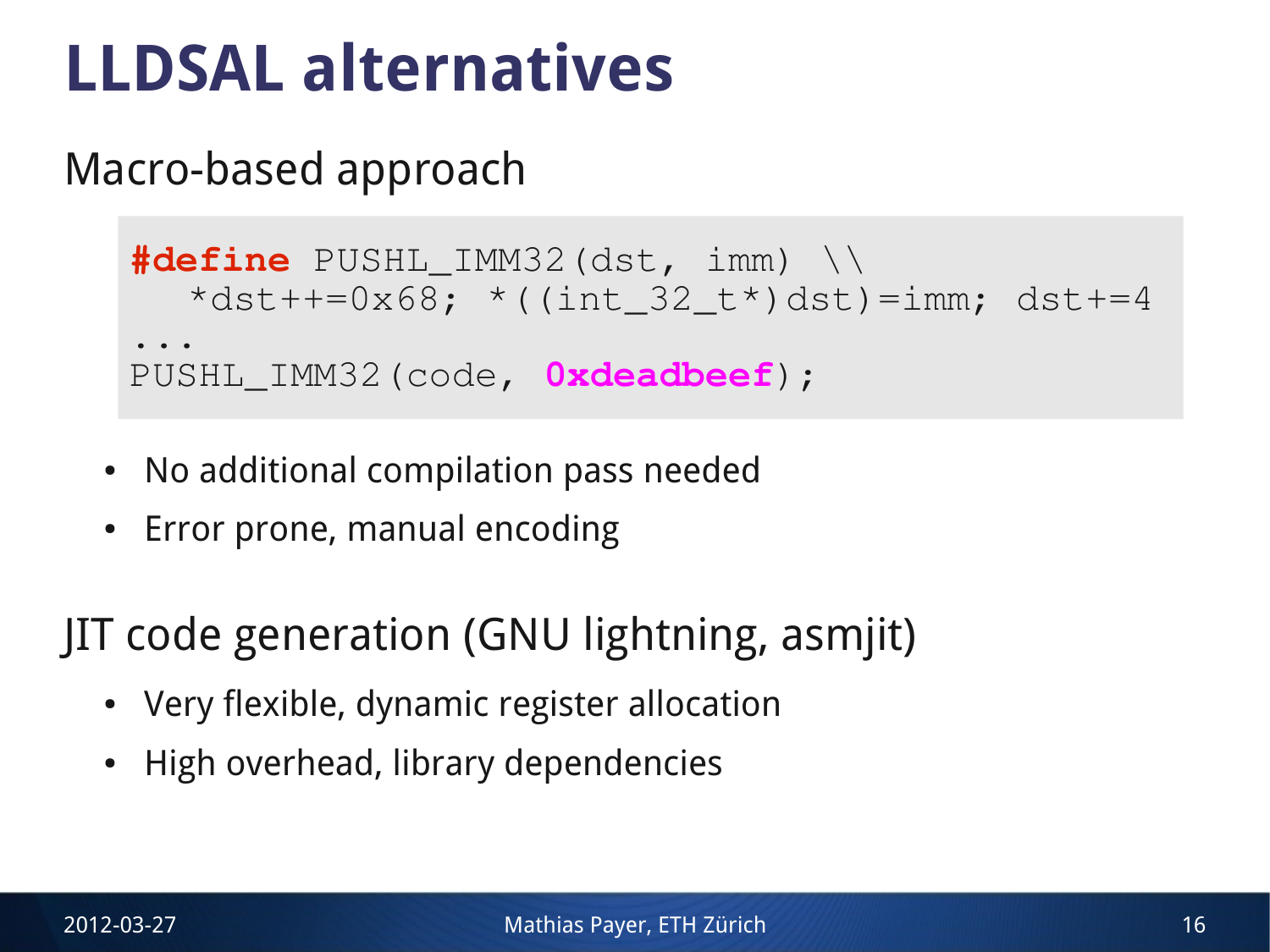# **Outline**

Motivation Binary Translation (BT) Language design Implementation Related work Conclusion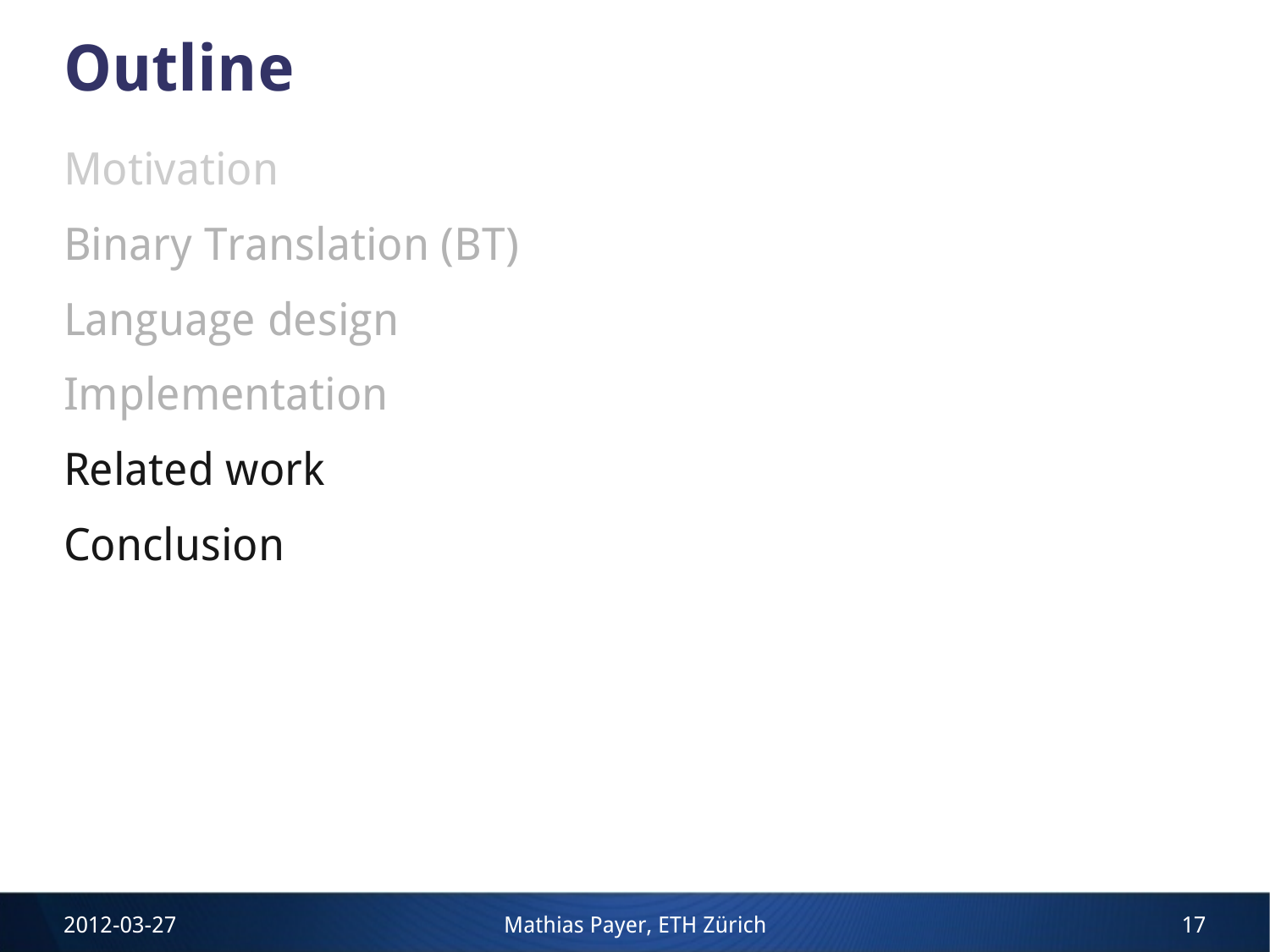### **Related work**

Compile-time DSL parsing [Porkolab et al., GPCE'10]

• LLDSAL first dynamic low-level DSAL for BT

Guyer and Lin describe an approach to optimize libraries for different environments [DSL'99]

• Annotation based, LLDSAL uses assembly code with high-level data access

Khepora is an approach to s2s DSLs [Faith et al., DSL'97]

• Full DSL parsing using syntax trees, too heavy-weight for LLDSAL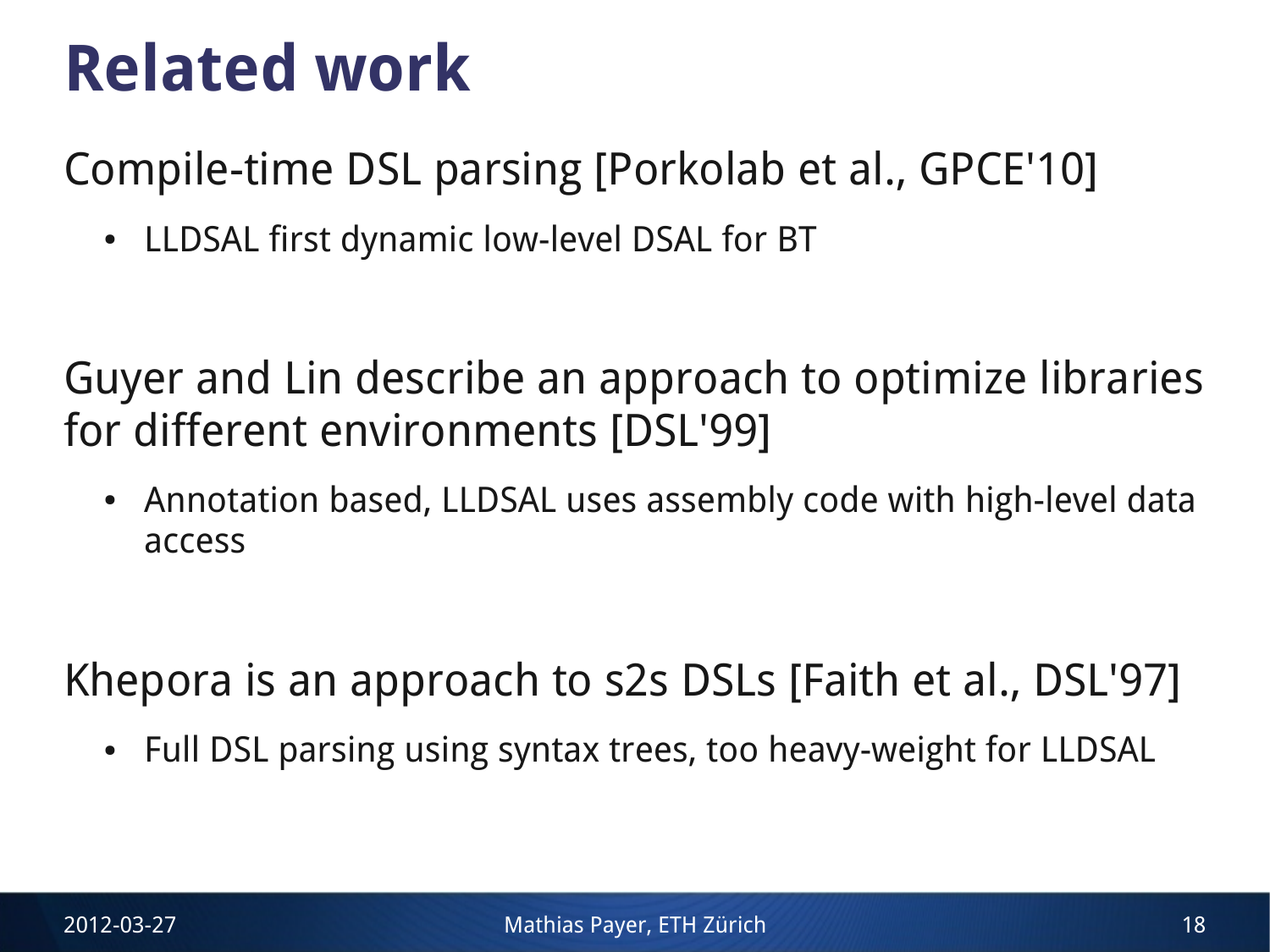### **Conclusion**

LLDSAL enables dynamic code generation for DBTs

- Direct access to host variables and data structures
- Low-overhead (no arguments passed, low-level encoding)
- No library dependencies

LLDSAL raises level of interaction between developer and BT framework

- Increased readability of code
- Better maintainability due to automatic translation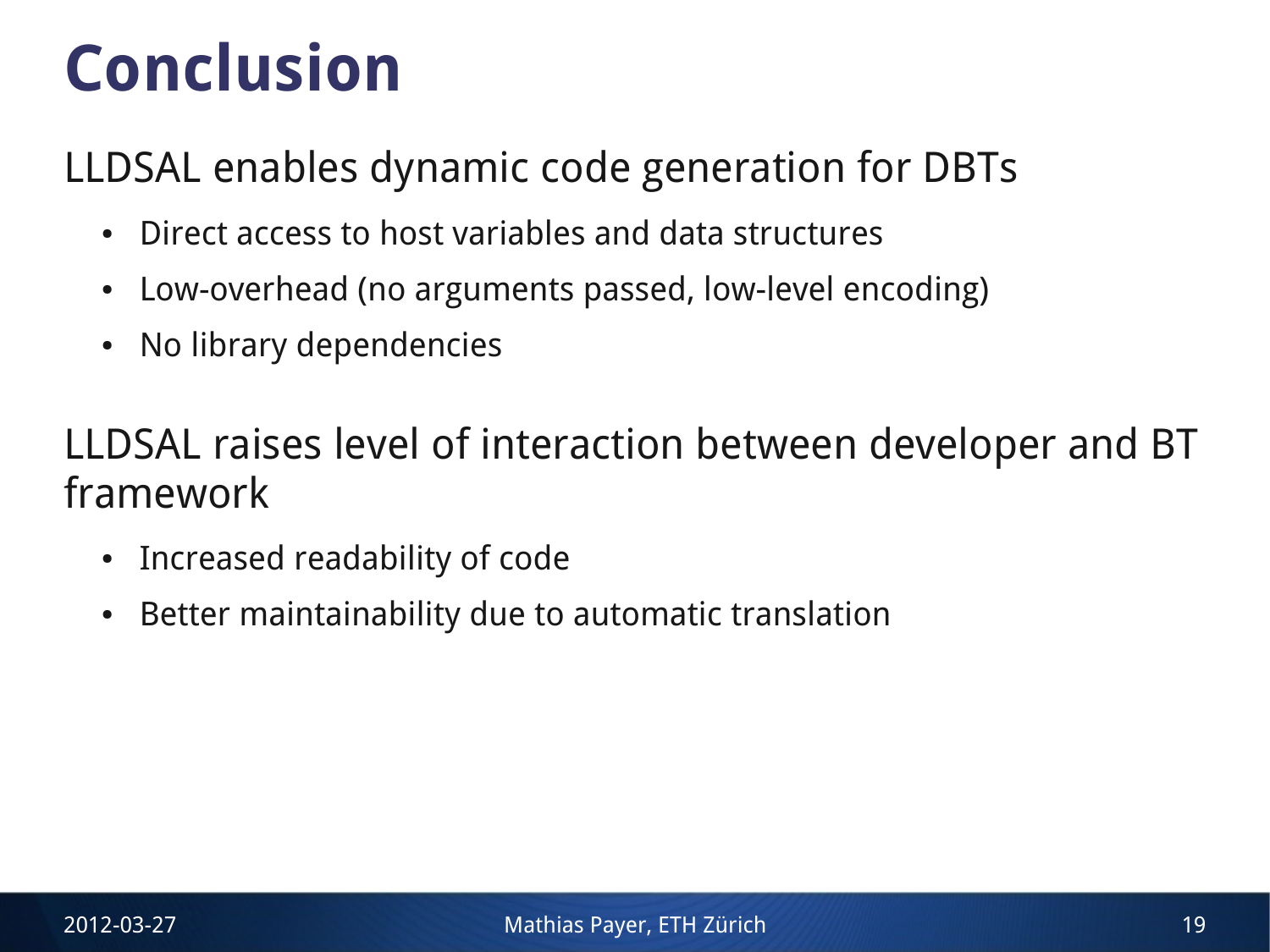### **Thank you for your attention**

?

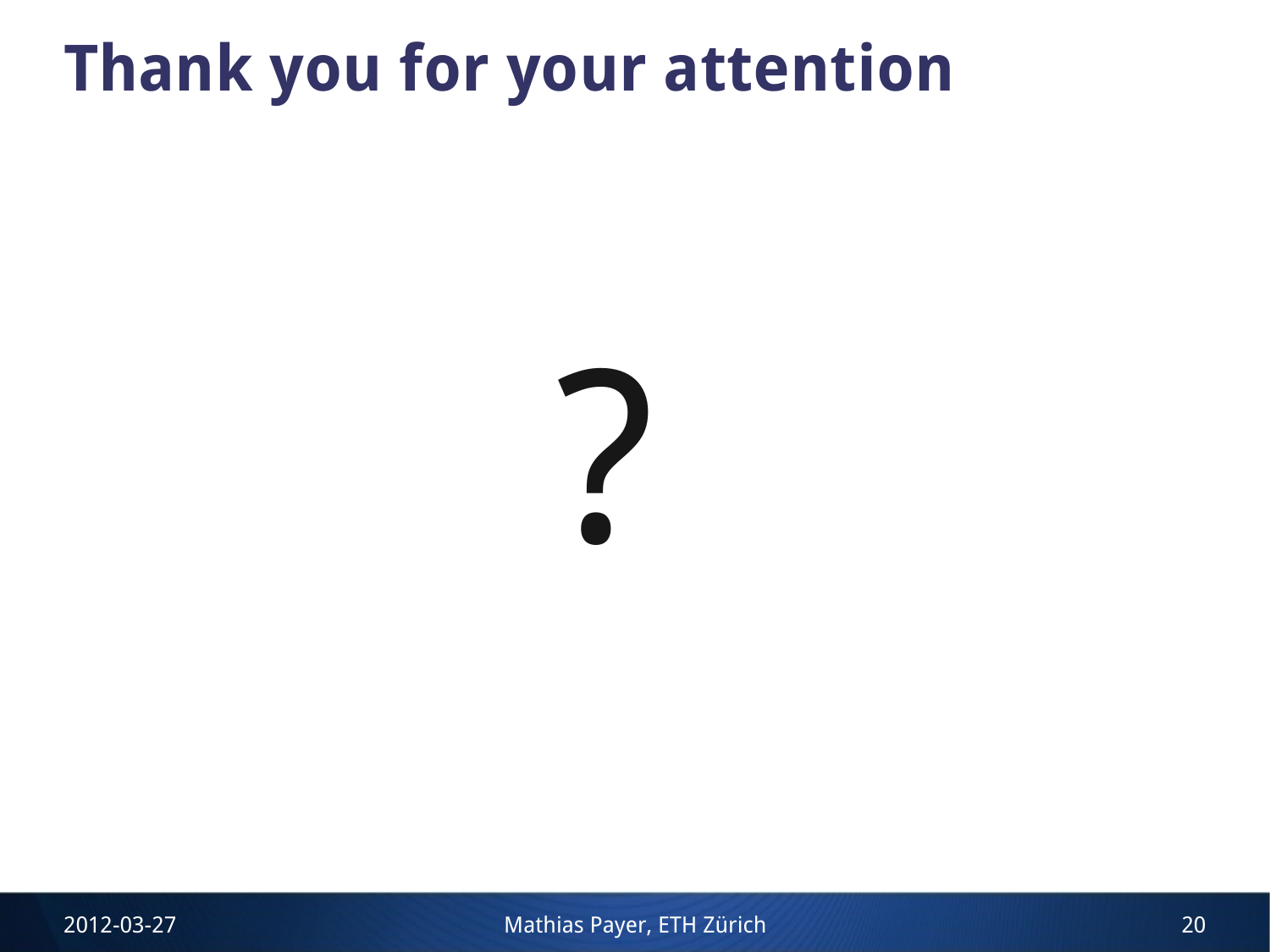## **Data (variable) access**

Use the address of the variable **\${&foo}**

- Instruction stores current address as immediate
- Encode the (static) value of the variable **\${foo}**
	- Instruction stores current value as immediate
- Use dynamic value of variable **{&foo}**
	- Instruction stores address of variable and encodes memory dereference

Use dynamic value of the address of the variable **{foo}**

• Instruction stores value as immediate and encodes memory dereference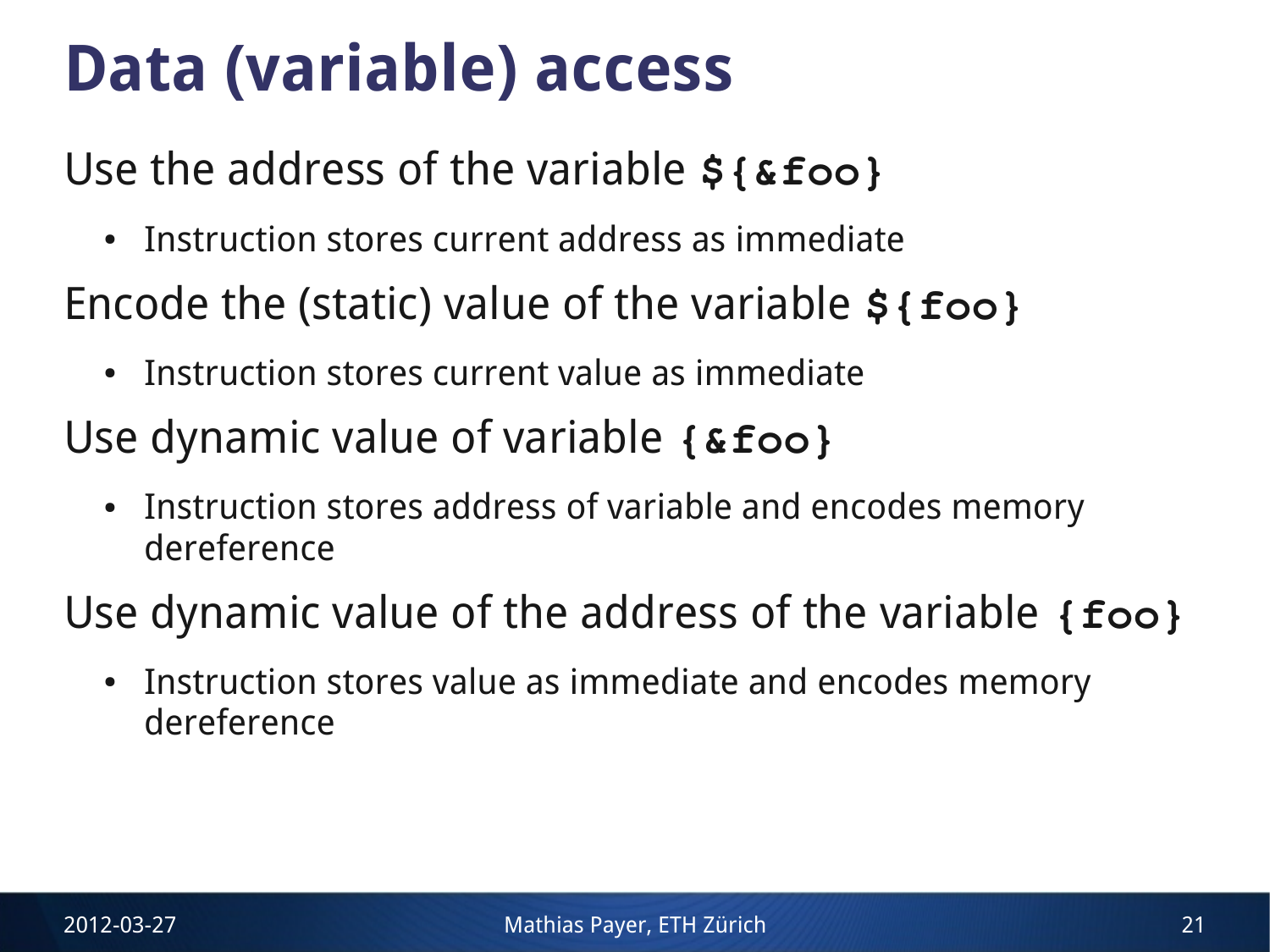### **Data (variable) access**

pushl \${tld}

- Push current value of tld onto stack
- movl {tld->stack-1}, %esp
- Read value from  $*(\text{Id} \rightarrow \text{stack-1})$  and store it in %esp movl \${tld->stack-1}, %esp
	- Store address of (tls->stack-1) in %esp

movl %eax, {&tld->saved\_eax}

• Store %eax at &tld->saved eax